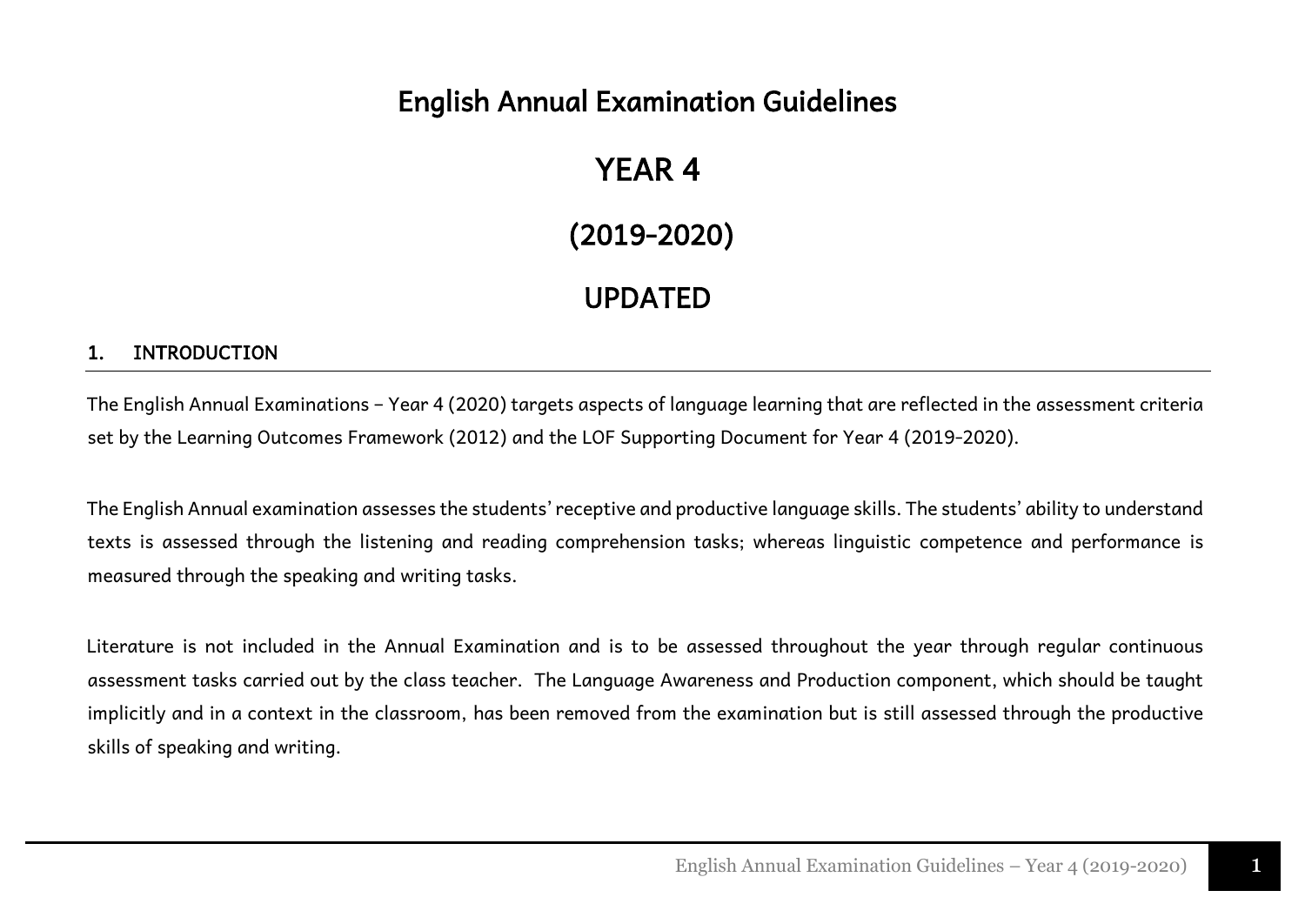#### 2. THE ENGLISH ANNUAL EXAMINATION IN YEAR 4

The English Examination Paper consists of four components: Speaking, Listening, Reading and Writing. Table 1 below shows the individual components, the duration and the weighting of marks each carry. The Reading and Writing Exam is 1 hour 30 minutes long, with a 30-minute break between the Reading and the Writing components. Therefore, the 45-minute long Reading Examination is to be followed by a 30-minute break, after which the students will resume the exam with 45 minutes allotted for the Writing component.

|                               | <b>COMPONENT</b>                                    |                           | <b>MARKS</b><br>(100) | <b>SUMMATIVE EXAM</b><br>$(60%)^*$ |
|-------------------------------|-----------------------------------------------------|---------------------------|-----------------------|------------------------------------|
|                               | Speaking:                                           |                           |                       |                                    |
|                               | Task 1: Warmer                                      | 7-8 minutes               | 20                    | 10%                                |
|                               | Task 2: Visual Prompt                               |                           |                       |                                    |
|                               | Task 3: Interview                                   |                           |                       |                                    |
|                               | Listening:                                          |                           |                       |                                    |
|                               | Text 1 (Short) (audio/audio-visual)                 | 30 minutes                | 20                    | 10%                                |
|                               | Text 2 (Long) (audio/audio-visual)                  |                           |                       |                                    |
|                               | <b>Reading:</b>                                     |                           |                       |                                    |
|                               | Text 1: (non-continuous/continuous)                 | 45 minutes                | 30                    | 20%                                |
| <b>Nritten Paper</b>          | Text 2: (non-continuous/continuous)                 |                           |                       |                                    |
| mins break<br>$1hr$ 30 mins + |                                                     | <b>BREAK (30 MINUTES)</b> |                       |                                    |
|                               | Writing:                                            |                           |                       |                                    |
| 30                            | Task 1: Short                                       | 45 minutes                | 30                    | 20%                                |
|                               | Task 2: Long                                        |                           |                       |                                    |
|                               | Table 1: The English Year 4 Annual Exam at a glance |                           |                       |                                    |

\*Continuous Assessment of the four Language components and Literature, carried out throughout the scholastic year by the class teacher,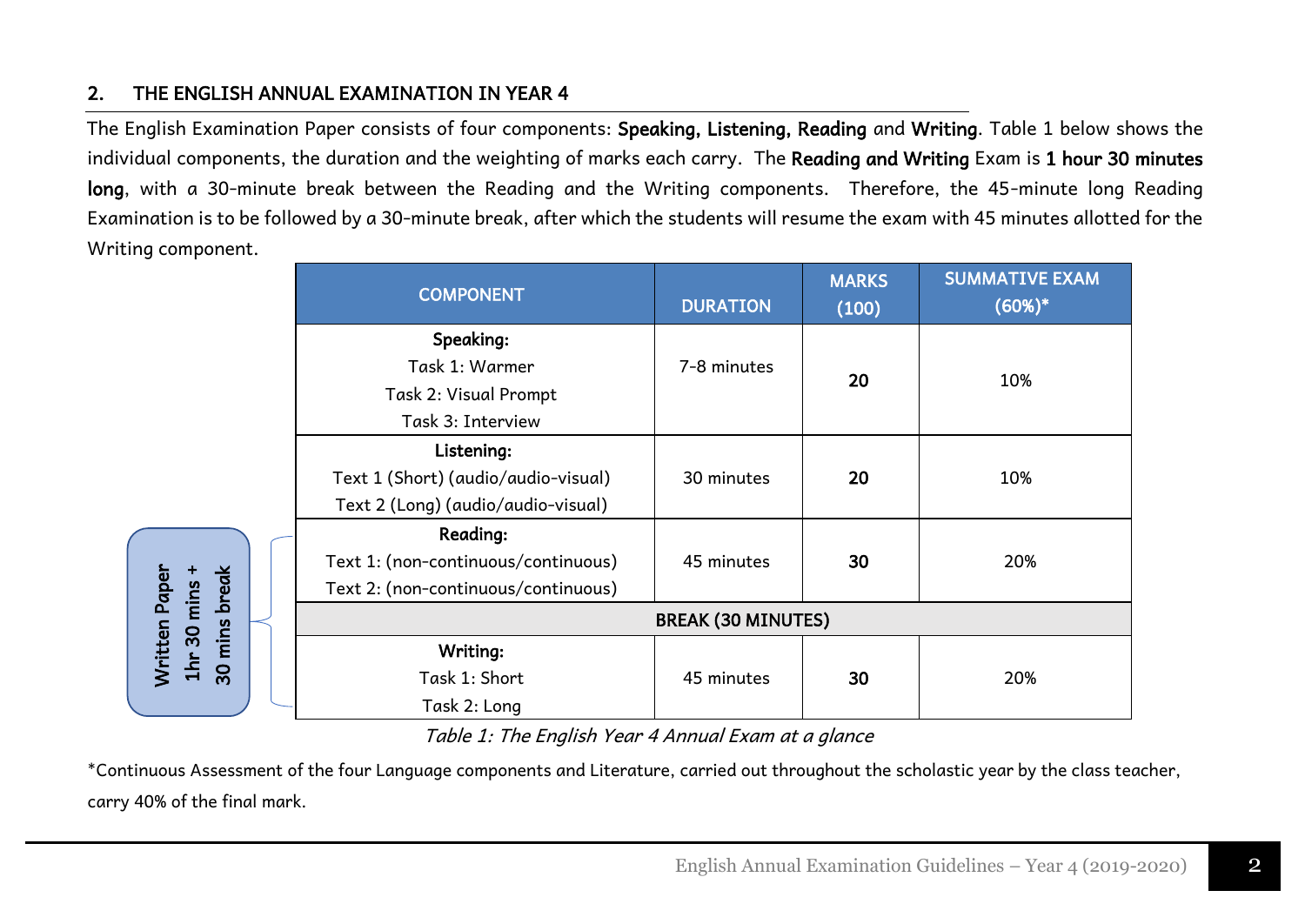#### 1. SPEAKING (20 MARKS - 10%)

The Speaking Exam is a face-to-face test with one student, an oral examiner and if possible, an interlocutor. The exam should take approximately 7-8 minutes. The Interlocutor and Examiner are to follow the procedure indicated on the Interlocutor and Examiner's Paper, should not improvise and are to refer closely to the Marking Criteria to arrive at a fair and reliable assessment of the students' ability to use spoken English. For ease of reference, the Marking Criteria to be used can be found on page 14 of this document.

As outlined in the Marking Criteria for Speaking and as stipulated in the LOF Supporting Document for Year 4 (2019-2020), accuracy and spoken grammar as well as other criteria including fluency and interaction, vocabulary, content and relevance and pronunciation are to be assessed through speaking.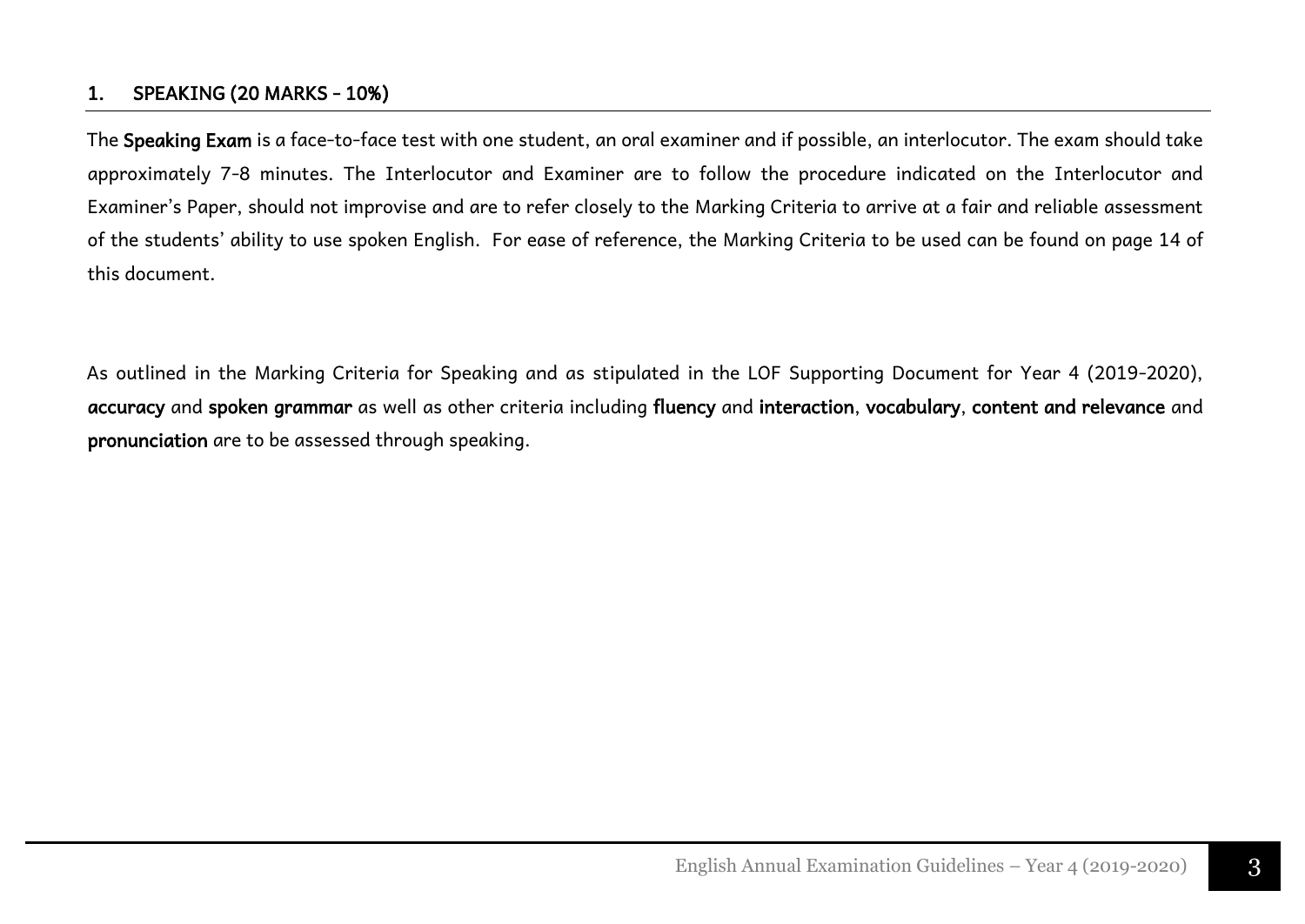### Summary of the Speaking Exam

| Part   | <b>Task</b>             | Format                                                                                                                                                          | <b>Lexical Area</b>                                                                                                                                         | No. of<br>questions | <b>Resources</b><br>needed | <b>Duration</b> | Mark            |
|--------|-------------------------|-----------------------------------------------------------------------------------------------------------------------------------------------------------------|-------------------------------------------------------------------------------------------------------------------------------------------------------------|---------------------|----------------------------|-----------------|-----------------|
| Task 1 | Warmer                  | Students give information<br>of a personal kind.<br>Students come prepared<br>to introduce and describe<br>themselves.                                          | Personal Identification                                                                                                                                     | $\mathbf{1}$        | Prompt Card                | 1 minute        | Not<br>assessed |
| Task 2 | <b>Visual</b><br>Prompt | Students describe,<br>recount and predict based<br>on one or more visual<br>prompts which could<br>include photos, adverts,<br>invitations, maps, and<br>menus. | Feelings and Emotions<br>Relationships<br>Hobbies and Leisure<br>Entertainment<br>Celebrations<br>Personal stories and<br>Adventures<br>Weather and Natural | $4 - 5$             | Visual Prompt              | 3 minutes       | 10 marks        |
| Task 3 | <b>Interview</b>        | Students narrate, express<br>opinions and/ or persuade<br>others through a series of<br>wh-questions.                                                           | <b>Disasters</b><br>Environment<br>Town and Country<br>Travel<br>Communication and<br>Technology<br>Shopping and Services                                   | $3 - 5$             | N/A                        | 3 minutes       | 10 marks        |

Table 2: The English Year 4 Speaking Exam at a glance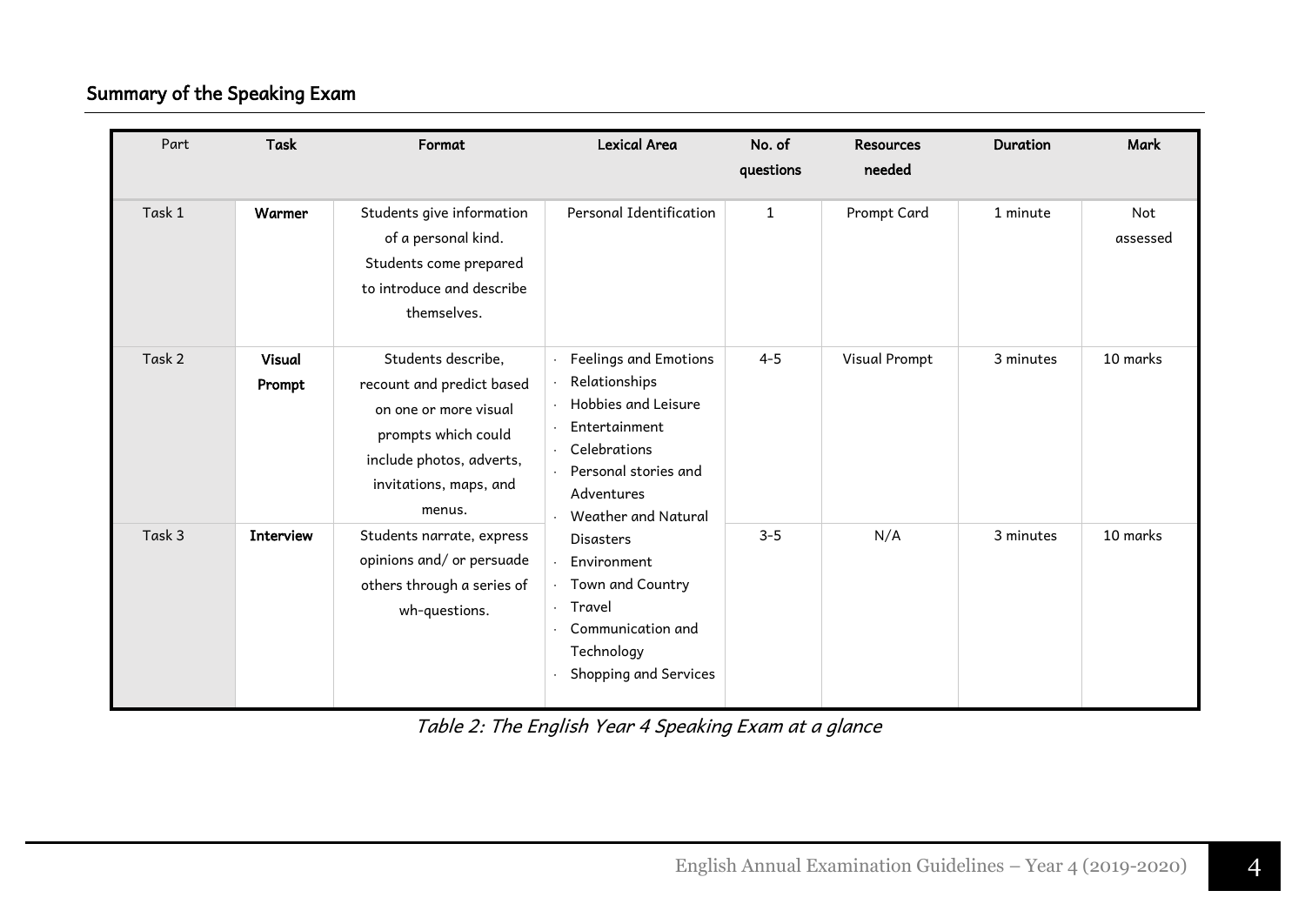#### Speaking Task 1: Warmer (Not Assessed)

Through the Warmer, the student is helped to feel at ease prior to the assessed tasks. The student is asked to introduce him/herself. Students could start by stating their name, age, the place they reside in and perhaps describe their families, friends, their homes, their school and free time activities, as well as their likes and dislikes. The student can come prepared for this part of the exam. A prompt card will be available to help the student further.

#### Speaking Task 2: Visual Prompt (10 marks)

The second task consists of a Visual Prompt based on ONE of the themes identified in the table on page 4 and as stipulated in the LOF Supporting Document for Year 4. This task tests students' use of language to make predictions, describe characters, scenes, objects and pictures, recount as well as respond to wh-questions. The following table gives exemplar questions that may appear in this part of the exam which are also pegged to their corresponding Learning Outcome.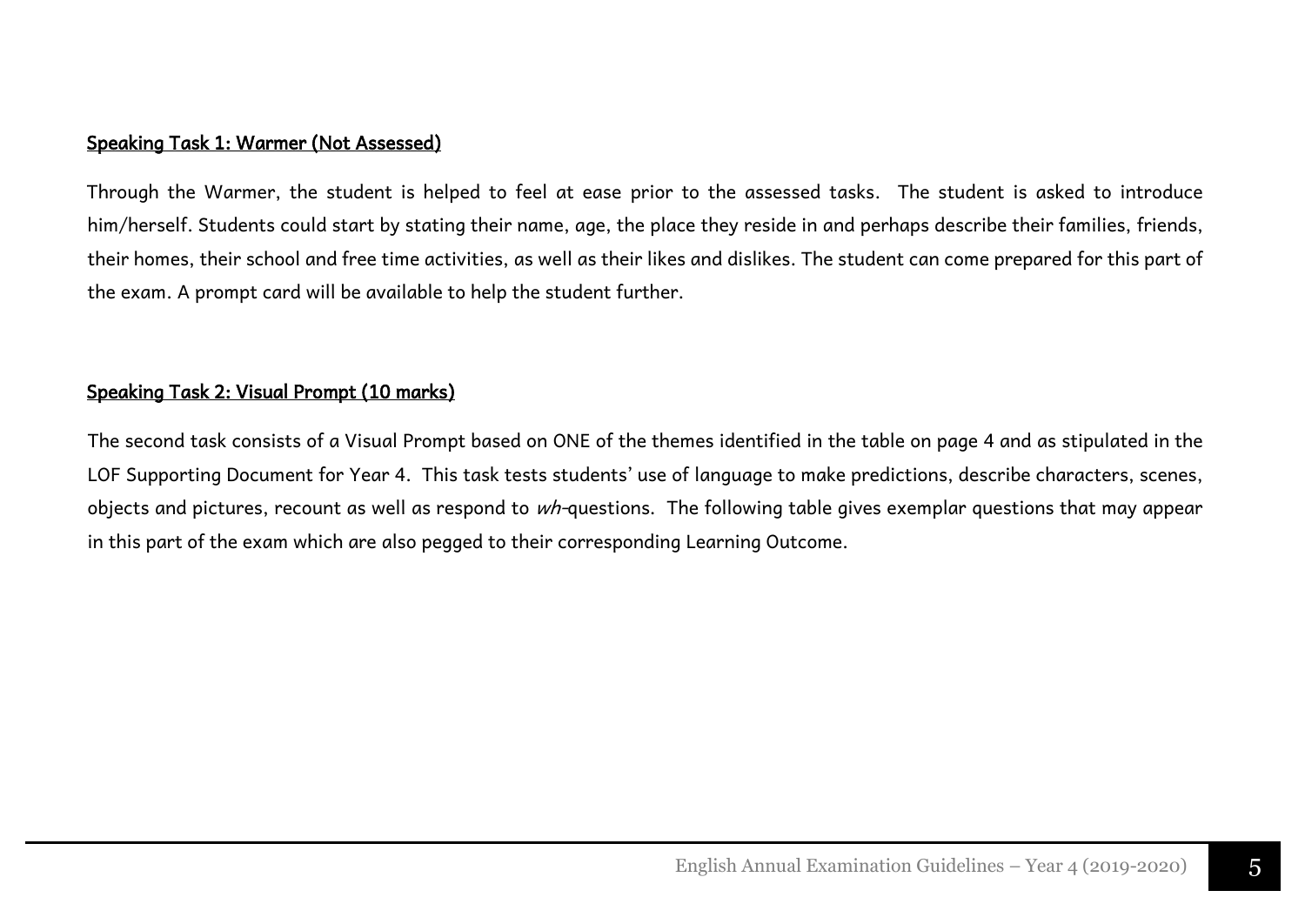REFERENCE TO YEAR 4 LOS EXEMPLAR QUESTIONS

| 1. | LS 5.5 I can describe characters, scenes, objects and<br>pictures.                                                                              | Tell me what you can see here.                                         |
|----|-------------------------------------------------------------------------------------------------------------------------------------------------|------------------------------------------------------------------------|
| 2. | LS 5.5 I can respond to questions about a text                                                                                                  | What was the first thing that you noticed when<br>you saw this?        |
| 3. | LS 5.7 I can organise my ideas and describe them<br>effectively.                                                                                | What do you like about this? Why?                                      |
| 4. | LS 5.5 I can make use of language to make relatively<br>plausible predictions.                                                                  | This is an advert for a film. What do you think<br>this film is about? |
| 5. | LS 5.11 I can in my own words, retell an audio or<br>written text, ordering the main events in the correct or read? Tell me about it.<br>order. | Does this remind you of anything you've watched                        |

Table 3: The English Year 4 Speaking Exam: Task 2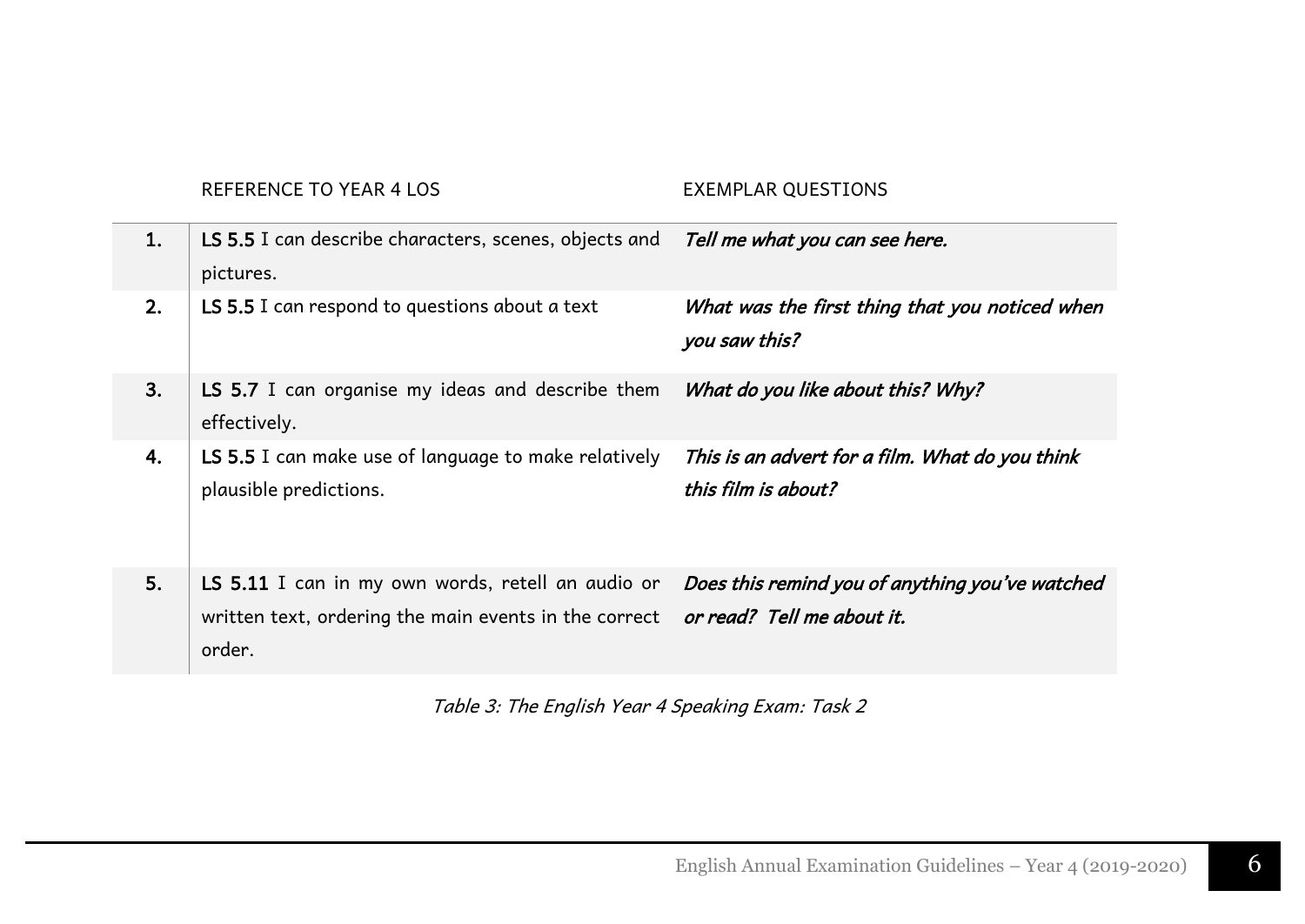#### Speaking Task 3: Interview (10 marks)

The third task consists of an interview during which each student is asked questions on ONE of the themes identified in the table on page 4 and as stipulated in the LOF Supporting Document for Year 4.

The following table gives exemplar questions that may appear in this part of the exam which are also pegged to their corresponding Learning Outcome.

|    | REFERENCE TO YEAR 4 LOS                                                                                 | <b>EXEMPLAR QUESTIONS</b>                                                                                                          |
|----|---------------------------------------------------------------------------------------------------------|------------------------------------------------------------------------------------------------------------------------------------|
|    | <b>LS 5.5</b> I can make use of language to respond to<br>questions.                                    | What do you prefer, watching a movie at home or at the<br>cinema? Why?                                                             |
| 2. | LS 5.7 I can order my ideas and describe them<br>effectively.                                           | Why do you think children need to spend more time<br>playing outside?                                                              |
| 3. | LS 5.9 I can use appropriate language and specific<br>vocabulary fluently when interacting with others. | You are at school and during assembly the Head has<br>invited you to convince children to exercise more. What<br>do you tell them? |

Table 4: The English Year 4 Speaking Exam: Task 3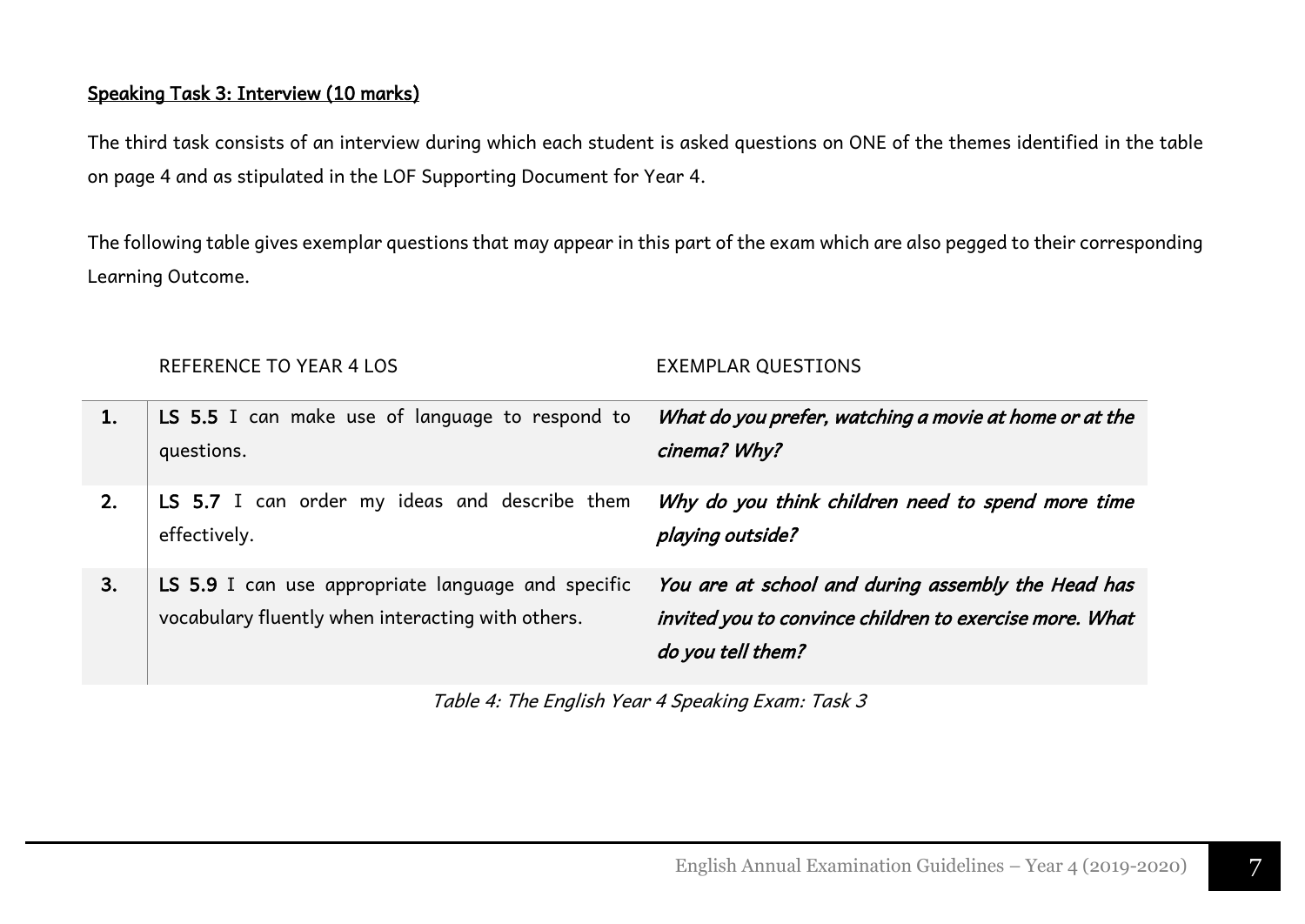#### 2. LISTENING (20 MARKS - 10%)

The Listening Examination assesses the students' ability to demonstrate understanding of audio/audio visual texts across a range of genres, follow oral instructions and directions and use comprehension skills to respond appropriately. The Listening Examination could be an audio and/or an audio-visual text recorded and provided to schools through the Educational Assessment Unit (EAU), instructions for which would be given. The Listening Exam should last approximately 30 minutes.

There will be TWO listening tasks:

- Task 1: The first task consists of a short audio or audio-visual text of about 1 minute in length. This might include an announcement; an advert; instructions; directions; or a weather report.
- Task 2: The second task consists of an audio or an audio-visual text of about 3 minutes long. This might include a monologue; a dialogue; a description; a news bulletin or a short story.

In each of the two tasks, students might be asked to: write words, numbers, dates or time in gaps; mark a statement as True or False; underline, circle, or tick the correct answer; match; complete grids with information; tick or label pictures or simple diagrams.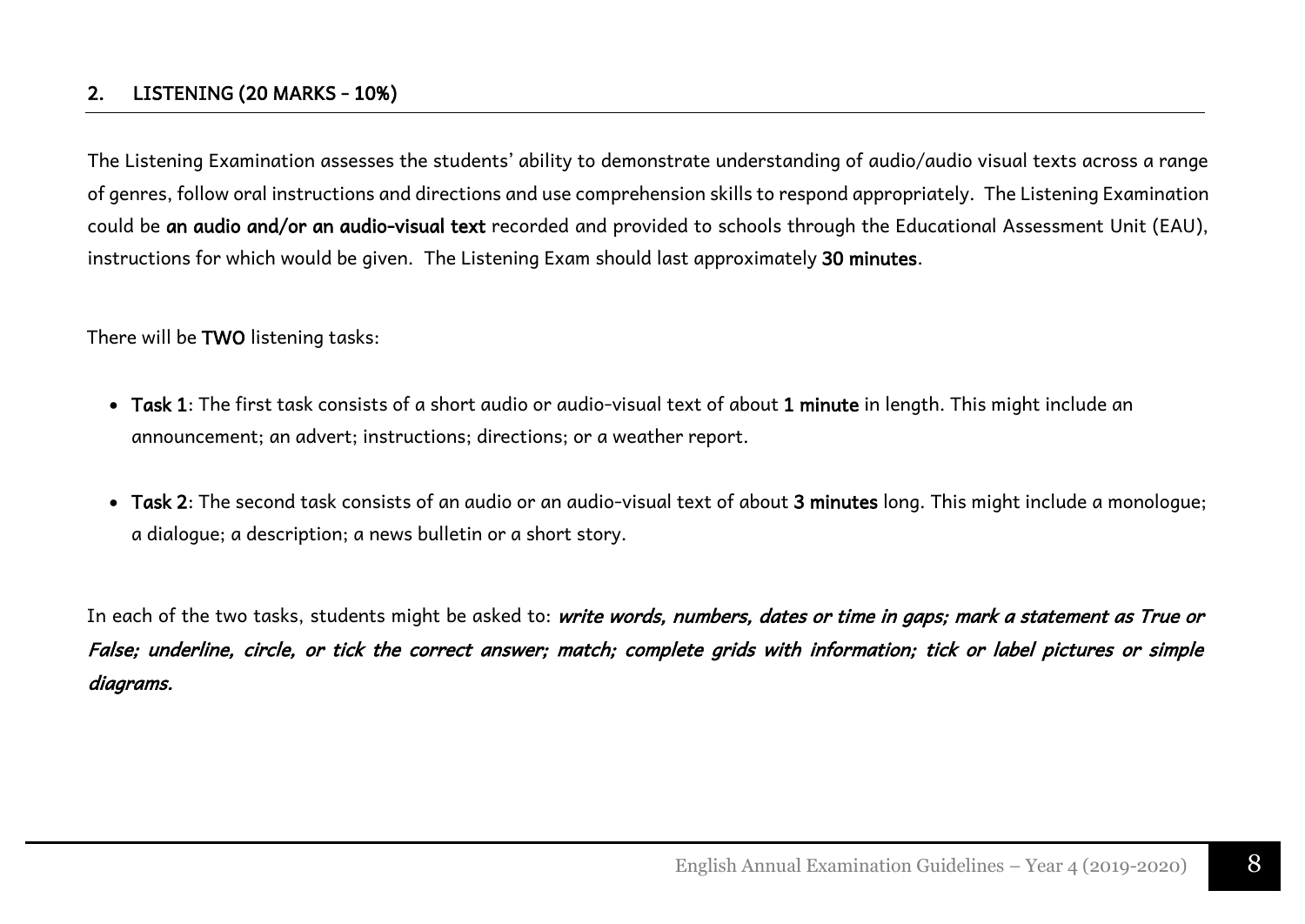Students listen to the recordings of both texts twice, including the questions. Table 5 below outlines the allocation of time and details of the procedure for each of the listening tasks:

|                  | TASK 1:               | Procedure                              | TASK 2:               | Procedure                                 |
|------------------|-----------------------|----------------------------------------|-----------------------|-------------------------------------------|
|                  | <b>Time allocated</b> |                                        | <b>Time allocated</b> |                                           |
| $\mathfrak{a}$ ) | 2 minutes             | Students read the questions.           | 3 minutes             | Students read the questions.              |
| b)               | 1 minute              | Students listen to the text and may    | 3 minutes             | Students listen to the text and may begin |
|                  |                       | begin to work out the task/s as they   |                       | to work out the task/s as they listen.    |
|                  |                       | listen.                                |                       |                                           |
| c)               | 2 minutes             | Students listen to the questions and   | 4 minutes             | Students listen to the questions and      |
|                  |                       | answer as they listen.                 |                       | answer as they listen.                    |
| d)               | 1 minute              | Students listen to the text for a      | 3 minutes             | Students listen to the text for a second  |
|                  |                       | second time.                           |                       | time.                                     |
| e)               | 2 minutes             | Students listen to the questions for a | 4 minutes             | Students listen to the questions for a    |
|                  |                       | second time and complete the task/s    |                       | second time and complete the task/s as    |
|                  |                       | as they listen.                        |                       | they listen.                              |
| f)               | 2 minutes             | Students are allowed some time to      | 3 minutes             | Students are allowed some time to check   |
|                  |                       | check their answers.                   |                       | their answers of Task 1 and Task 2.       |
|                  | 10 minutes            |                                        | 20 minutes            |                                           |

Table 5: The Listening Examination Procedure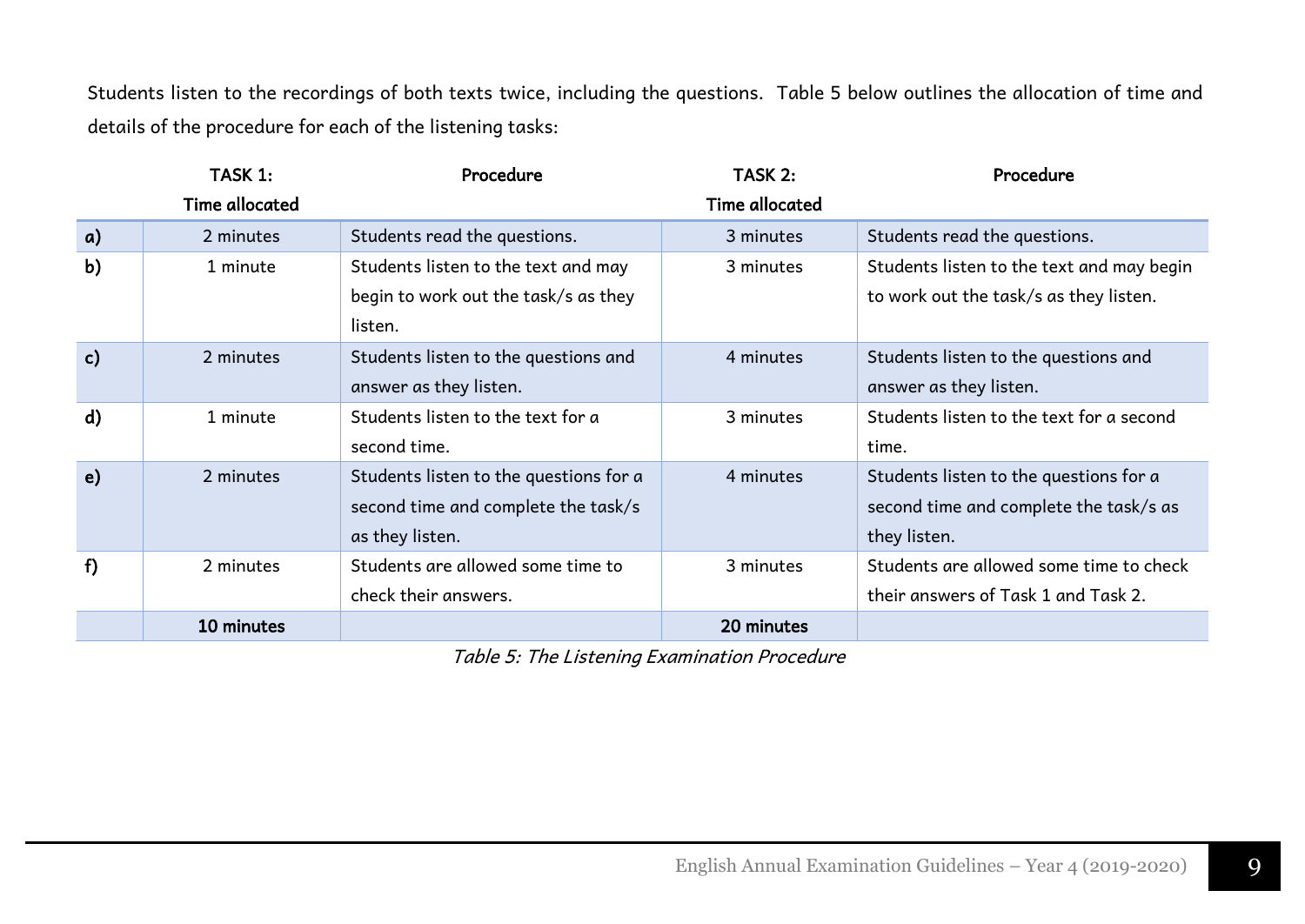The Reading and Writing Examination session is 1 hour 30 minutes long with a 30-minute break between the Reading and the Writing components. Therefore, the procedure for the Reading and Writing Exam should be as follows:

| <b>Examination Component</b> | Format                                        | Duration   |
|------------------------------|-----------------------------------------------|------------|
| Reading                      | Text 1: Short Reading<br>Text 2: Long Reading | 45 minutes |
|                              | <b>BREAK</b>                                  | 30 minutes |
| Writing                      | Task 1: Short Writing<br>Task 2: Long Writing | 45 minutes |

Table 6: The Reading and Writing Examination Procedure

#### Section A: READING (30 marks - 20%)

Texts for reading comprehension tasks, which will be presented separately in an Extracts Booklet, can be continuous or noncontinuous and aim to assess the students' ability to understand the text and use a range of comprehension strategies as specified by the LOF Supporting Document for Year 4. For the constructed response questions, answers need not be in full, but students need to show comprehension.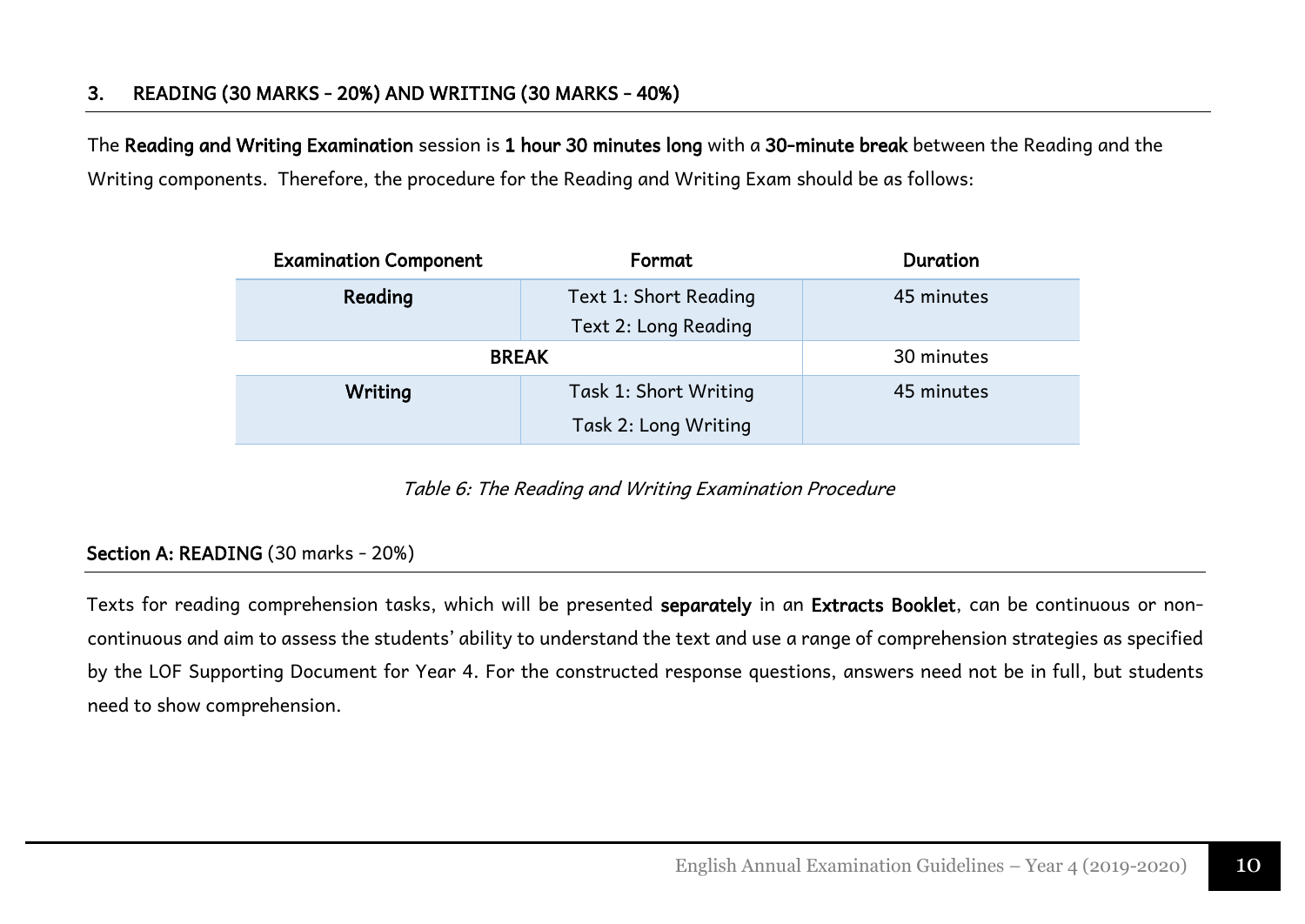#### Reading Task 1

The first text, which could be continuous or non-continuous, should be approximately 60 - 80 words long. The topic of the text would be related to one of the topics identified in the LOF Supporting Document for Year 4 (p.27). The text, which may be related to the second reading text, can be one of the following: *picture/s with a caption/s; a diagram or picture or set of pictures with* some text; notice/s; simple timetables and schedules, short texts such as messages, signs, posters, invitations; instructions or directions; extract from a newsletter / magazine / website; advertisements and blurbs.

Students might be asked to carry out any of the following tasks: writing words / phrases, dates, time or numbers in gaps; underlining; circling; ticking the correct answer; matching; marking a statement as True or False; completing grids with information; sequencing; labelling pictures or simple diagrams.

#### Reading Task 2

The second reading text, which could be continuous or non-continuous, could be approximately 350 - 400 words long. Students might be asked to answer a range of questions. Tasks may include writing words / phrases, dates, time or numbers in gaps; underlining; circling; ticking the correct answer; matching; marking a statement as True or False; completing grids with information; sequencing; labelling pictures or simple diagrams; and producing short-answer responses.

Although students will not be penalised for punctuation, spelling and tense errors in questions requiring constructed responses, teachers should still encourage students to write accurately.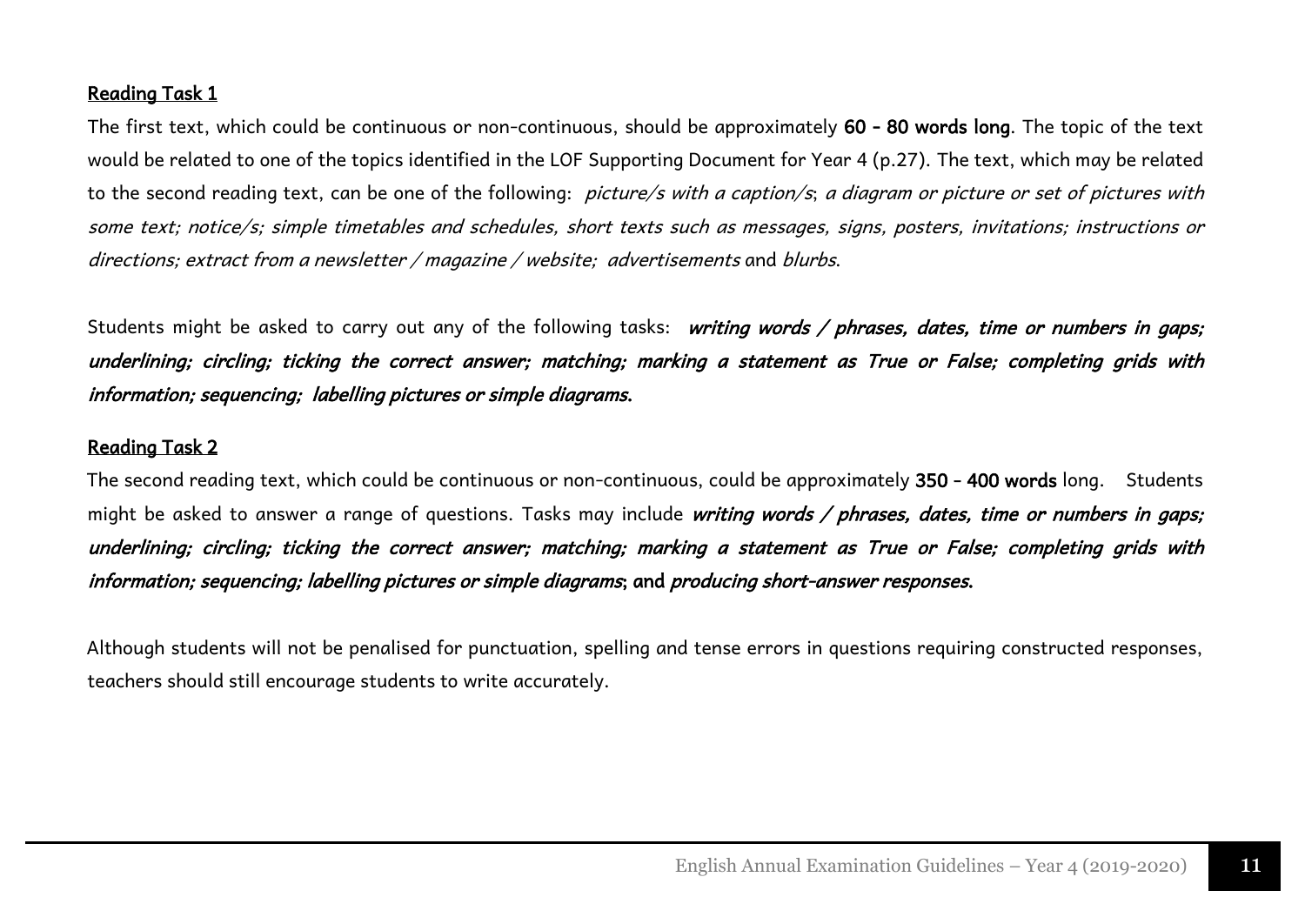#### Section B: WRITING (30 marks - 20%)

In this part of the exam, students are to write one short writing task and one long writing task. Possible text types for each of the writing components might include *narrative, descriptive, informative/instructive and persuasive* writing as indicated in the LOF Supporting Document for Year 4 (p.33).

Conventions of spelling, punctuation, and grammar apply in both writing tasks and will be assessed accordingly. Students are awarded marks for their ability to communicate ideas/information clearly, fluently, accurately, effectively and relevantly. An example of the Marking Criteria that may be used for each of the writing tasks can be found on pages 16 and 17 of this document. The actual Marking Criteria specifically relevant to the Short or Long Writing Tasks will be provided with the Marking Scheme document of the Annual Paper.

#### Writing Task 1 (12 marks):

Students are asked to write ONE short writing task which might include one or more from the following genres:

| caption <sub>s</sub> : | instructions | fill in a form (e.g. an identity kit) |
|------------------------|--------------|---------------------------------------|
| short email / letter   | advert       | invitation                            |
| message                | postcard     | directions                            |

Students will not be given a choice in this task.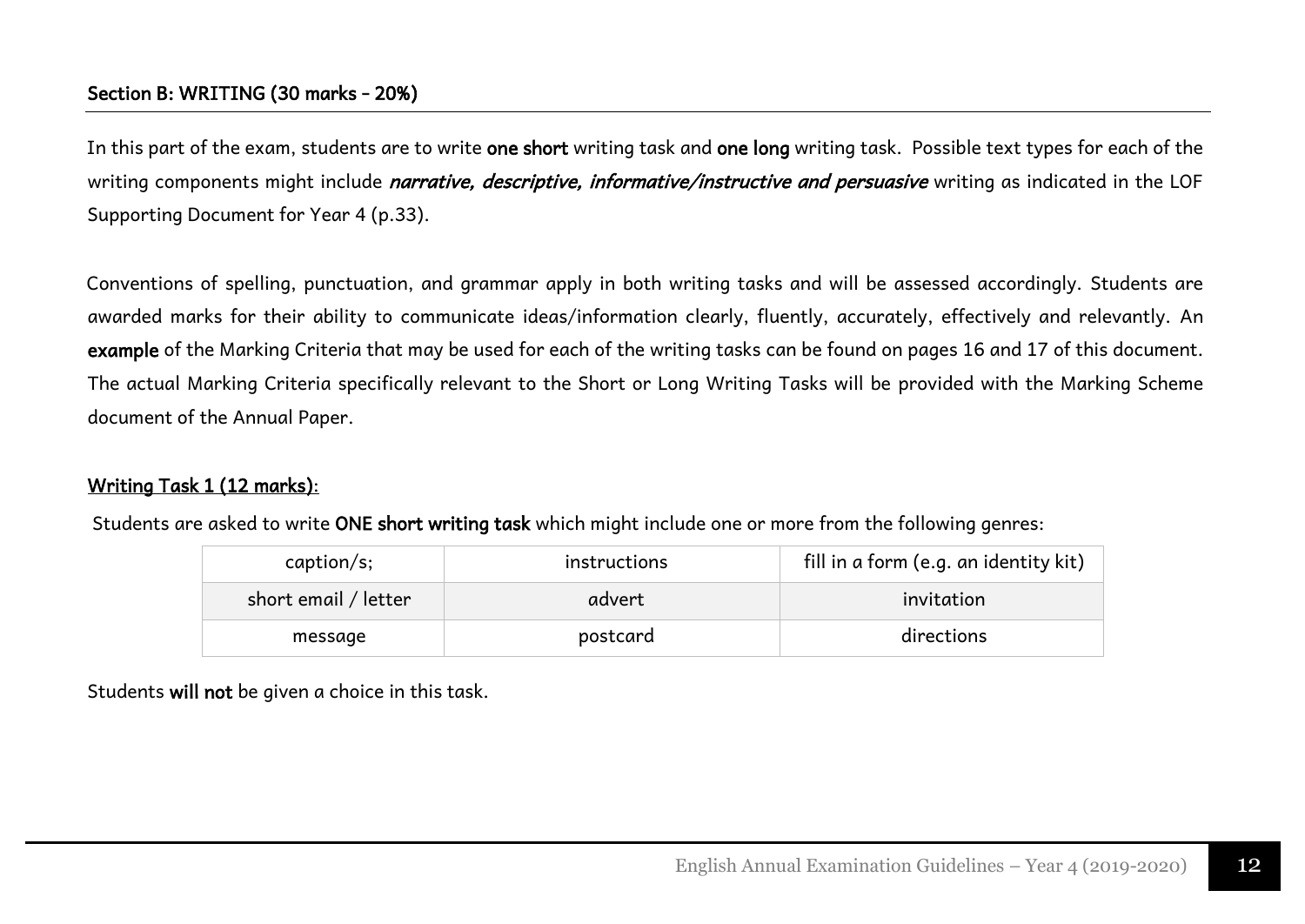#### Writing Task 2 (18 marks):

In Writing Task 2, students are given a choice of two to choose ONE. The genre of these two tasks would be the same but the audience, purpose and lexical area might be different. These may include the following genres as indicated in the Supporting Document:

|  | a short story;                                 |
|--|------------------------------------------------|
|  | an informal letter / email;                    |
|  | an information text: non-chronological report. |

Students are encouraged to write detailed and organised plans to help guide their writing. However, plans carry no marks but are simply there to help the student organise ideas. The criteria assessed in the writing task include relevance and task achievement, organisation and structure, cohesion and coherence, vocabulary, language use and spelling and punctuation as indicated by the LOs in the Supporting Document and in the Marking Criteria for the Long Writing Task in Table 10 on page 17 of this document.

Students are encouraged to plan and produce a piece of writing of between 70 and 100 words, however they will not be penalised for not adhering to the word limit. The writing may be in the form of sentences or paragraphs. For both writing tasks, attention is given to the criteria outlined in the Marking Criteria found on pages 16 and 17 of this document.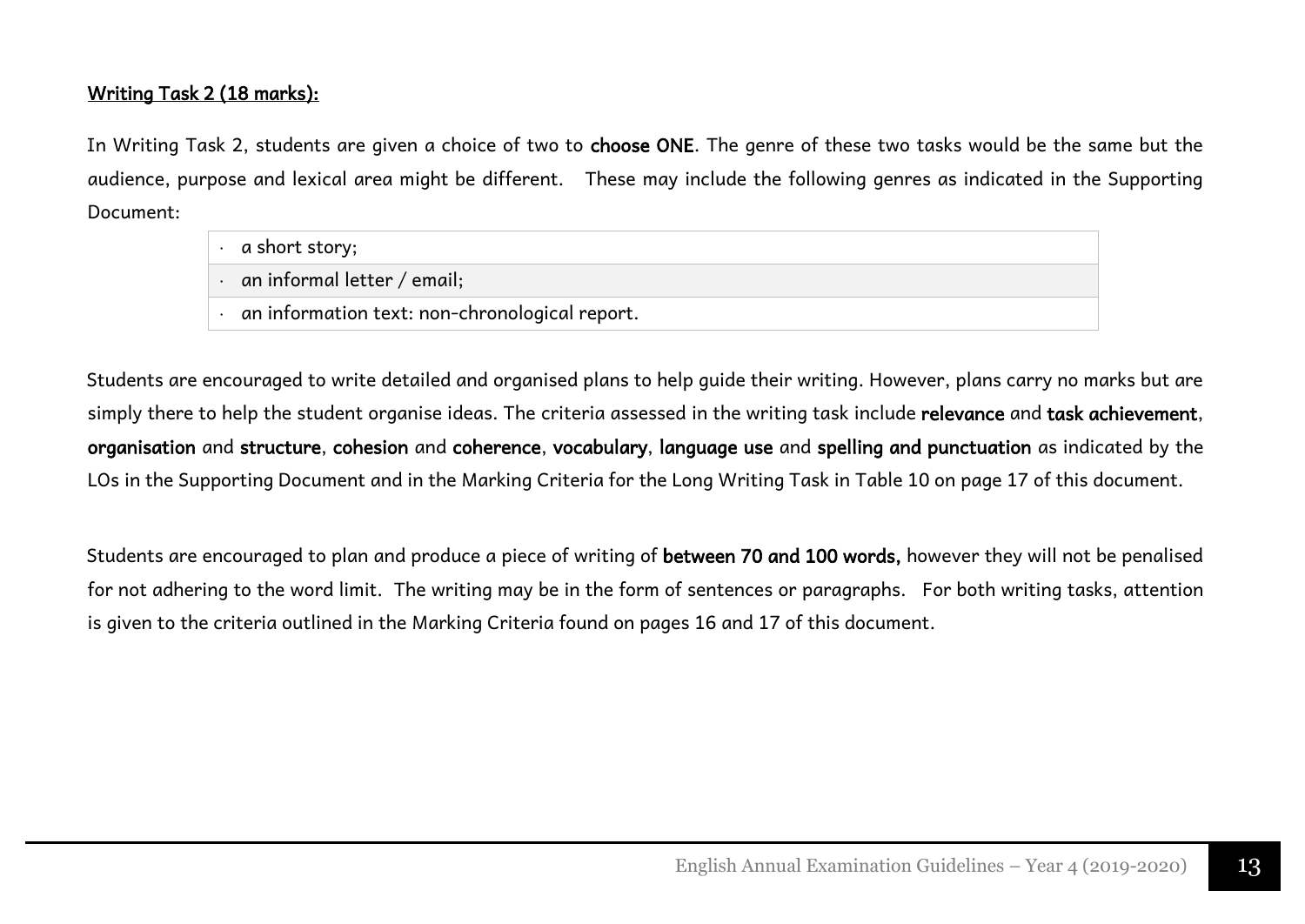| Fluency and                             | Can communicate and interact more fully    | Can speak slowly, using hesitation to        | Communication is inadequate and        |
|-----------------------------------------|--------------------------------------------|----------------------------------------------|----------------------------------------|
| <b>Interaction</b>                      | and with some pauses and hesitations       | rephrase and search for vocabulary.          | speech is very often affected by       |
|                                         | which do not interfere with                |                                              | repetitions, pauses and self-          |
|                                         | comprehension.                             |                                              | correction.                            |
|                                         |                                            |                                              | n                                      |
|                                         | Can use a wide range of vocabulary and     | Can use basic vocabulary and phrases         | Uses a very limited range or           |
| Vocabulary                              | phrases to be more specific in expressing  | related to everyday objects, activities, and | inappropriate vocabulary to talk       |
|                                         | meaning appropriate to the context.        | people.                                      | about the topic.                       |
|                                         |                                            |                                              | U                                      |
|                                         | Can use a range of grammatical             | Can use basic grammatical structures and     | Shows insufficient control of simple   |
| Spoken grammar                          | structures and construct complex           | construct simple sentence structures.        | grammatical forms and structures are   |
|                                         | sentence structures linked with a range of |                                              | all inaccurate.                        |
|                                         | connectors.                                |                                              |                                        |
|                                         | $\mathcal{P}$                              |                                              | $\Omega$                               |
| Content and<br>Relevance                | Task is achieved in full.                  | Task is partially achieved.                  | Task is not achieved.                  |
|                                         | Reply is relevant to the question.         | Choice of utterances are relevant to the     | Choice of utterances are irrelevant to |
|                                         |                                            | topic.                                       | the topic.                             |
|                                         | $\overline{2}$                             |                                              | $\Omega$                               |
|                                         | Speech is consistently clear and           | Speech is generally clear and intelligible,  | Mispronunciations in speech interfere  |
| Pronunciation,<br>intonation and stress | intelligible, using the appropriate        | with some influence of first language        | considerably with meaning, and         |
|                                         | intonation and stress to express the       | intonation and stress patterns, but          | intonation and stress are extremely    |
|                                         | desired meaning.                           | meaning is generally achieved.               | influenced by the first language.      |

Table 7: Marking Criteria for Speaking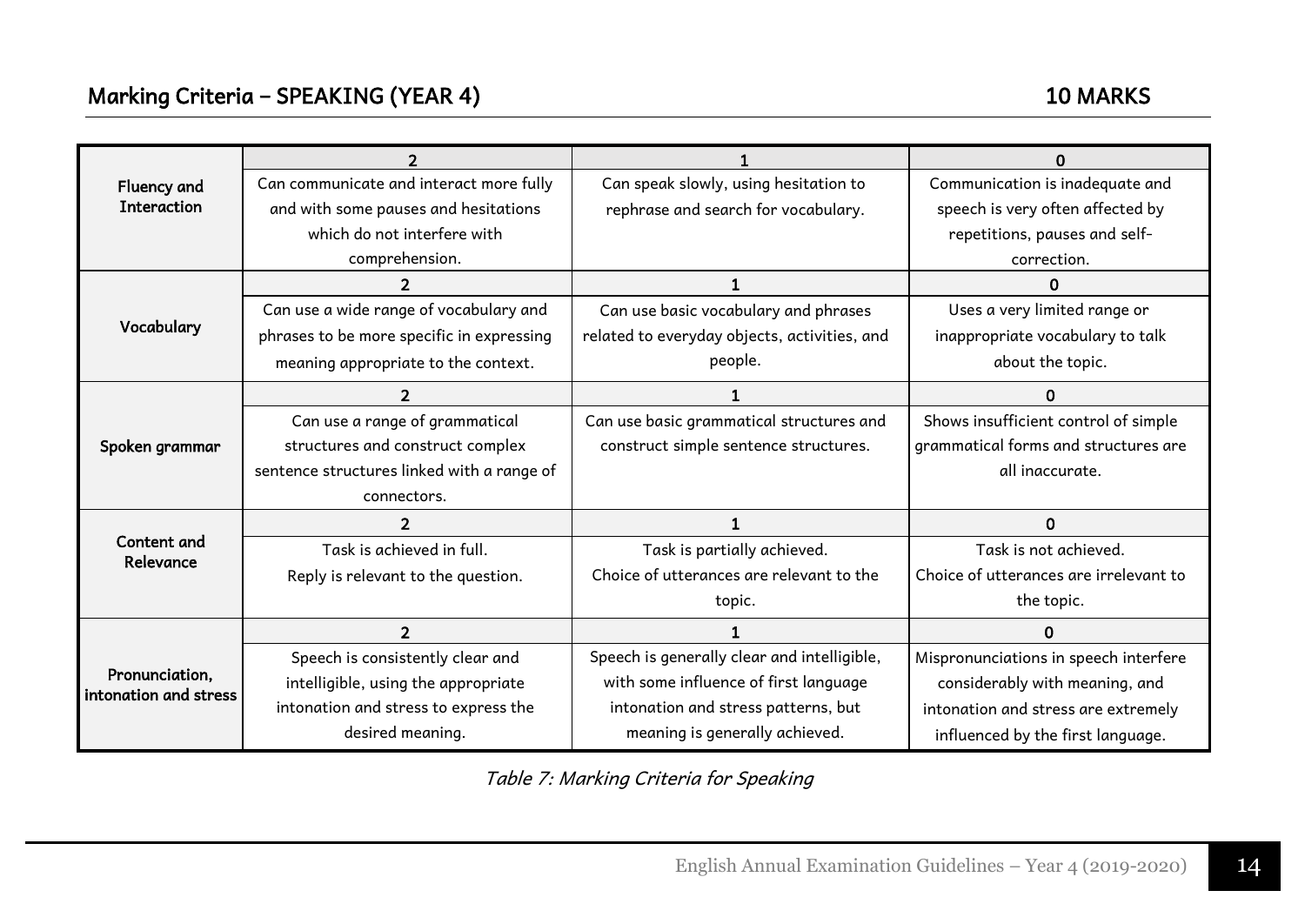| <b>Band</b>                           | <b>Mark</b> | <b>Descriptors</b>                                                                                                                                                                                                                                                                                                                                         |
|---------------------------------------|-------------|------------------------------------------------------------------------------------------------------------------------------------------------------------------------------------------------------------------------------------------------------------------------------------------------------------------------------------------------------------|
| <b>Excellent</b>                      | $18 - 20$   | <b>Excellent interaction</b> and confident use of the language.<br>Ideas conveyed clearly through a variety of sentence structures and wide range of vocabulary.<br>Hesitation typical of spoken language.<br>Utterances are well extended.<br>Pronunciation is clear throughout with the right intonation and stress.                                     |
| Very Good                             | $15 - 17$   | Interacts very well and a very good command of the language.<br>Most ideas conveyed through a variety of sentence structures and wide range of vocabulary.<br>Hesitation typical of spoken language.<br>Utterances are fairly extended.<br>Pronunciation is clear throughout with the right intonation and stress.                                         |
| <b>Fairly Good To</b><br>Good         | $11 - 14$   | <b>Interacts fairly well</b> and a generally effective command of the language.<br>Some inaccurate structures and an adequate range of vocabulary though lacking idiomatic expressions.<br>Hesitation typical of spoken language.<br>Utterances are of <b>adequate length</b> .<br>Pronunciation is clear throughout with <b>noticeable L1 influence</b> . |
| <b>Slightly Inadequate</b><br>To Pass | $7 - 10$    | Has <b>average command</b> of the language with <b>some false starts</b> .<br>Structures are simple with some inaccuracies. An adequate range of vocabulary though limited.<br><b>Hesitation</b> occurs.<br>Utterances are short.<br>Pronunciation is satisfactory but with noticeable L1 influence.                                                       |
| Weak                                  | $4 - 6$     | Has limited command of the language with false starts.<br>Structures are simple and mostly inaccurate. Very basic range of vocabulary.<br><b>Frequently hesitates.</b><br>Utterances are very short.<br>Pronunciation hinders communication.                                                                                                               |
| <b>Very Poor</b>                      | $0 - 3$     | No real communication is possible and mostly unintelligible.<br>Insufficient control of simple grammatical structures and a very limited range of appropriate vocabulary.<br>Requires <b>constant prompting</b> and support.<br>Utterances include a few isolated words.                                                                                   |

Table 8: Holistic rating scale for Speaking to be used in conjunction with the previous criterion-based rating scale (on p.14)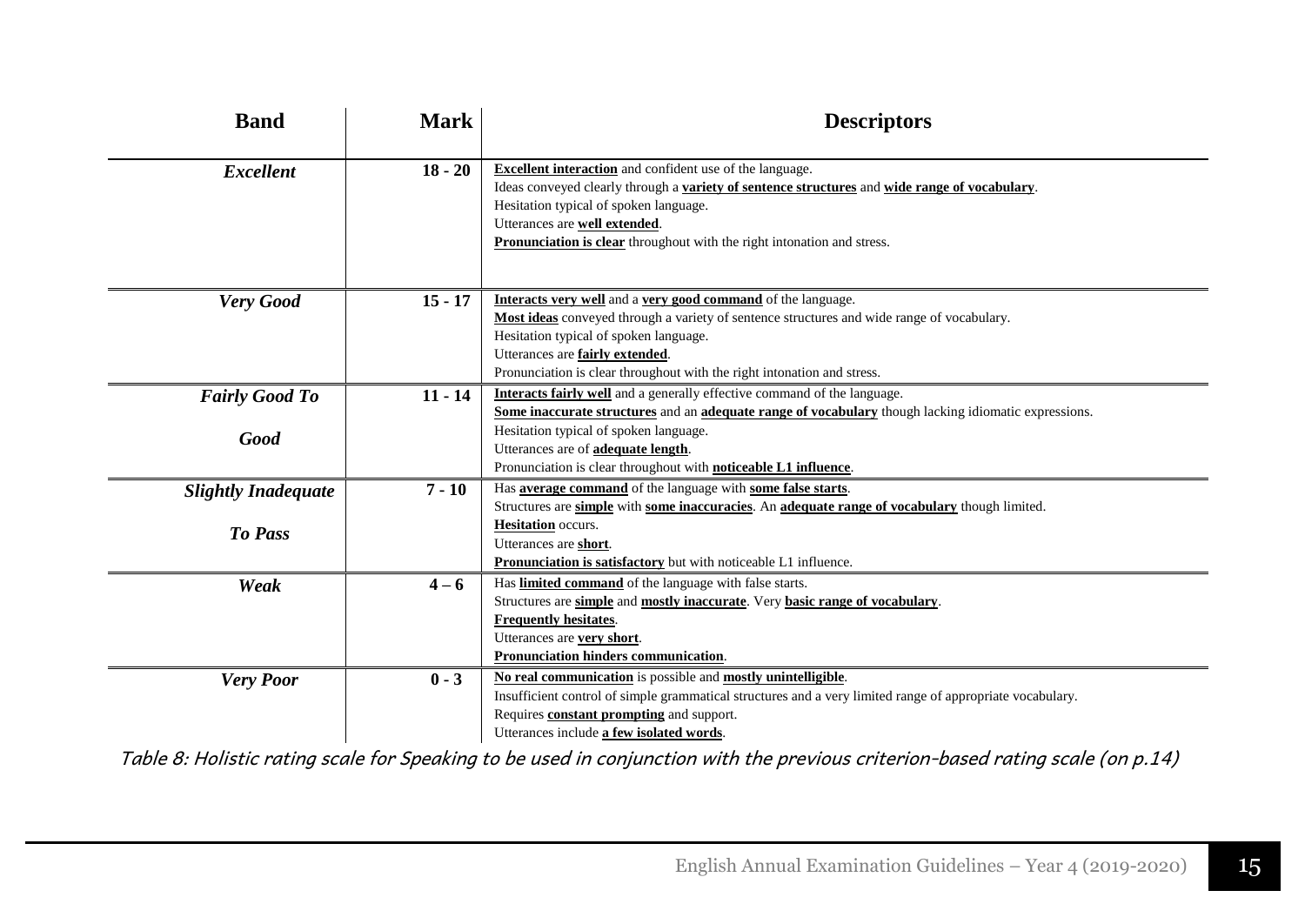| Grammar     | Varied, complex and accurate         | Grammatical structures and syntax are | Grammatical structures and syntax are    |       |
|-------------|--------------------------------------|---------------------------------------|------------------------------------------|-------|
|             | grammatical structures and syntax    | limited and sometimes inaccurate      | inaccurate throughout                    |       |
|             |                                      |                                       |                                          | ന     |
| Spelling    | Accurate spelling throughout         | Adequate spelling with some errors    | Spelling is very poor                    | marks |
|             |                                      | (up to 2 different mistakes)          | (more than 3 different mistakes)         |       |
| Punctuation | Accurate punctuation throughout      | Generally accurate use of punctuation | Inaccurate punctuation                   |       |
|             |                                      | (up to 2 different mistakes)          | (more than 3 different mistakes)         |       |
|             | $\overline{2}$                       |                                       |                                          |       |
| Coherence   | Structured and organised writing     | Paragraph and sentence structure are  | Unstructured and disorganised writing    |       |
| and         |                                      | fairly correct                        |                                          |       |
| Cohesion    |                                      |                                       |                                          |       |
|             | Cohesive devices are varied and link | Cohesive devices are quite varied and | No or mistaken use of linking words or   |       |
|             | together well                        | generally correct                     | phrases                                  |       |
| Vocabulary  | Wide-ranging and appropriate         | Good range and appropriate vocabulary | Very limited and inappropriate choice of | ത     |
|             | vocabulary                           |                                       | vocabulary                               | marks |
|             |                                      |                                       |                                          |       |
|             | Excellent choice of expression       | Good choice of expression             | Poor choice of expression                |       |
| Relevance   | Content is completely relevant       | Content is irrelevant at times        | Content is irrelevant                    |       |
|             |                                      |                                       |                                          |       |
|             | Task is achieved in full             | Task is partially achieved            | Task is not achieved                     |       |

Table 9: Marking Scheme for Short Writing Task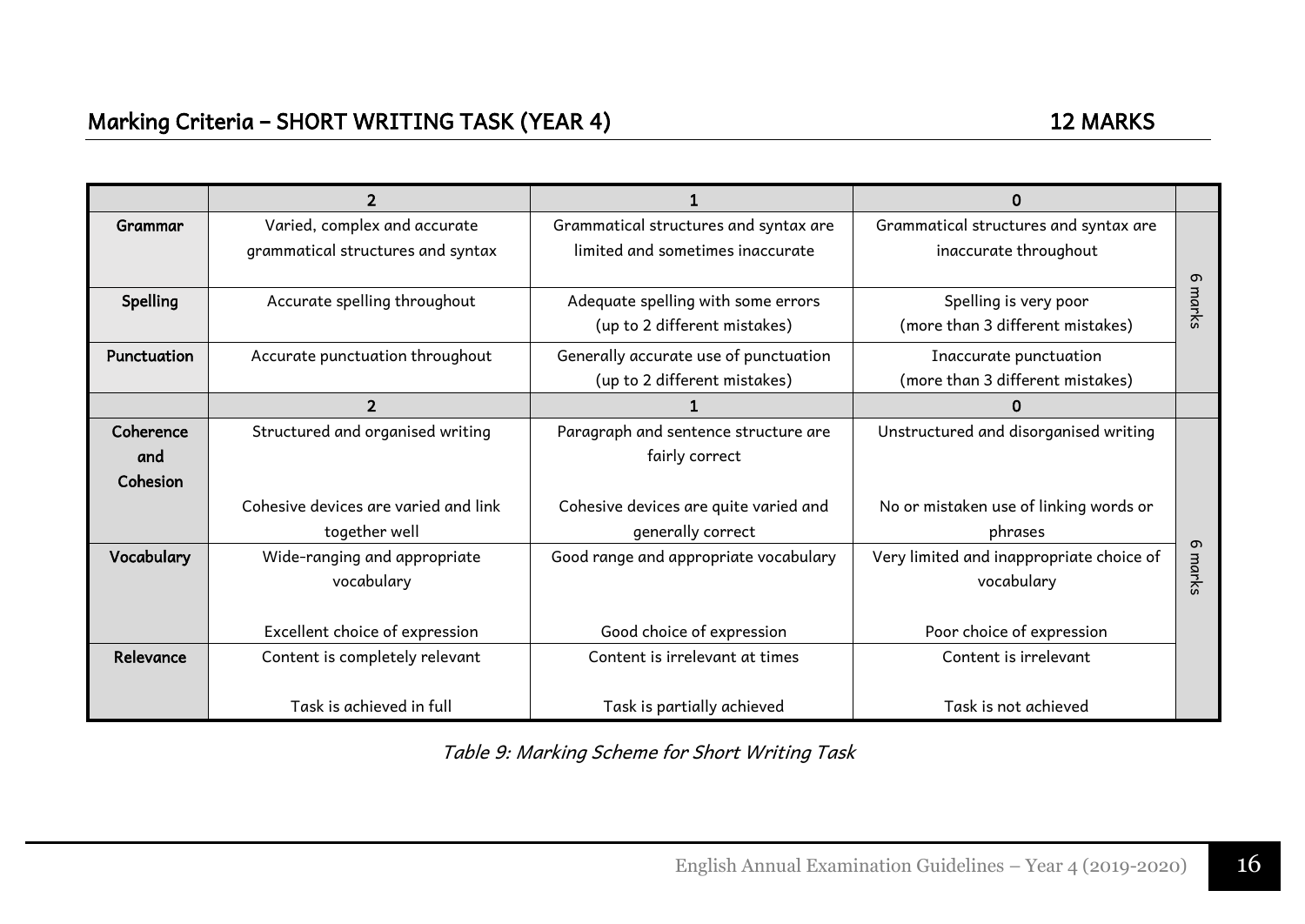### Marking Criteria – LONG WRITING TASK (YEAR 4) 18 MARKS

|             | 3                               | $\mathbf{2}$                    |                                 | 0                               |         |
|-------------|---------------------------------|---------------------------------|---------------------------------|---------------------------------|---------|
| Grammar     | Varied, complex and accurate    | Mostly accurate grammatical     | Grammatical structures are      | Grammatical structures are      |         |
|             | grammatical structures          | structures                      | limited and sometimes           | inaccurate throughout           |         |
|             |                                 |                                 | inaccurate                      |                                 |         |
| Spelling    | Accurate spelling throughout    | Adequate spelling with some     | Spelling is rather poor         | Spelling is very poor           | $\circ$ |
|             |                                 | errors                          | (5-9 different mistakes)        | (10 or more different mistakes) | marks   |
|             |                                 | (1-4 different mistakes)        |                                 |                                 |         |
| Punctuation | Accurate punctuation            | Generally accurate use of       | Punctuation use is rather poor  | Inaccurate punctuation          |         |
|             | throughout                      | punctuation                     | (5-9 different mistakes)        | (10 or more different mistakes) |         |
|             |                                 | (up to 4 different mistakes)    |                                 |                                 |         |
|             | 3                               | $\overline{2}$                  | 1                               | 0                               |         |
| Coherence   | Structured and organised        | Paragraph and sentence          | Paragraph and sentence          | Unstructured and disorganised   |         |
| and         | writing into a coherent         | structure are fairly correct    | structure show lack of control  | writing                         |         |
| Cohesion    | paragraph                       |                                 |                                 |                                 |         |
|             |                                 |                                 |                                 |                                 |         |
|             | Cohesive devices are varied and | Cohesive devices are quite      | Cohesive devices are rather     | No or mistaken use of linking   |         |
|             | link well                       | varied and generally correct    | limited                         | words or phrases                | ဖ       |
| Vocabulary  | Wide-ranging and appropriate    | Good range and appropriate      | Limited vocabulary and          | Very limited and inappropriate  |         |
|             | vocabulary                      | vocabulary                      | repetition of words             | choice of vocabulary            | marks   |
|             |                                 |                                 |                                 |                                 |         |
|             | Excellent choice of expression  | Good choice of expression       | Limited choice of expression    | Poor choice of expression       |         |
| Task        | Content is completely relevant  | Content is irrelevant at times. | Content is irrelevant at times. | Content is irrelevant           |         |
| Achievement |                                 |                                 |                                 |                                 |         |
|             | Task is achieved in full        | Task is partially achieved      | Task is hardly achieved         | Task is not achieved            |         |
|             |                                 |                                 |                                 |                                 |         |

Table 10: Marking Criteria for Long Writing Task